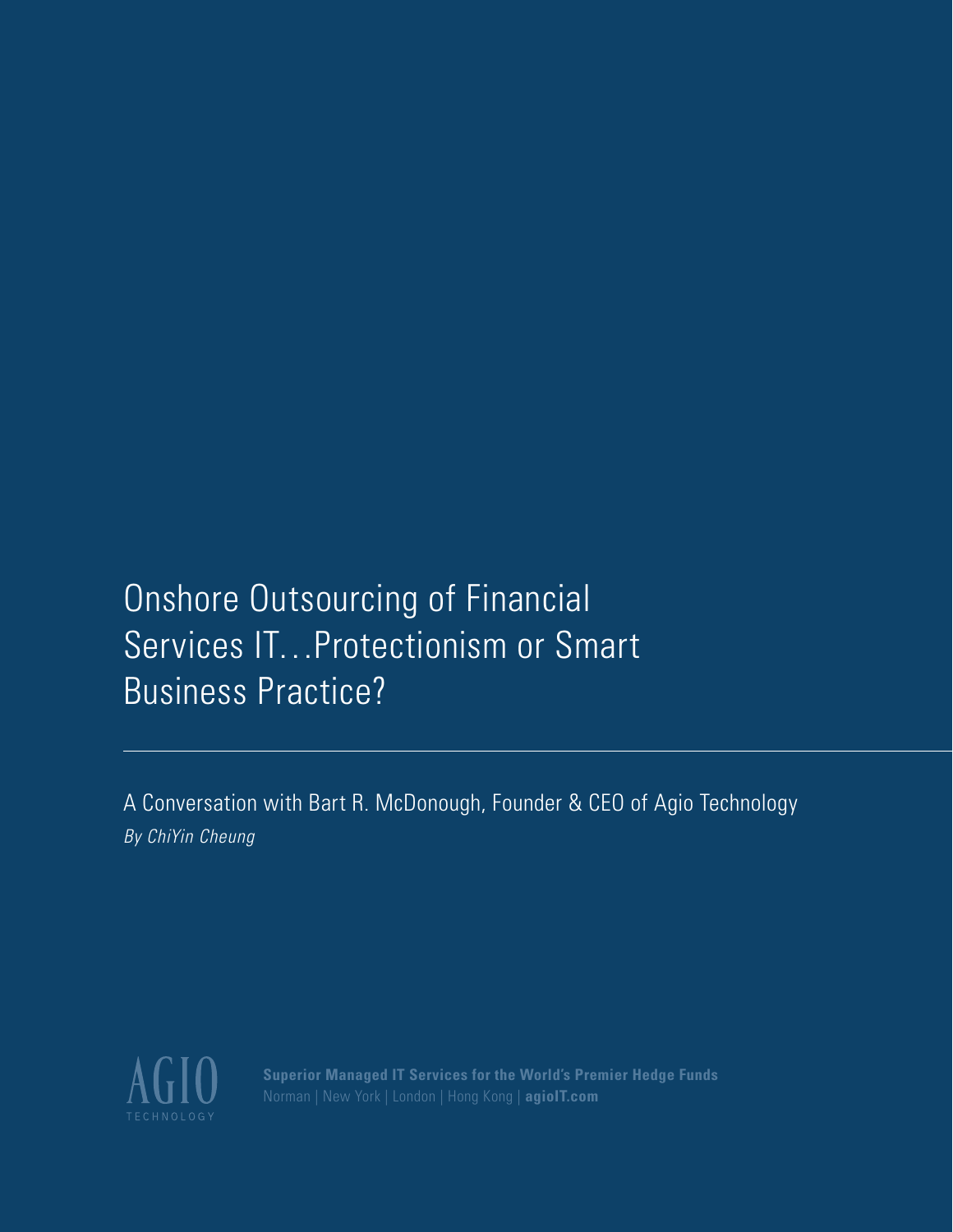# Onshore Outsourcing of Financial Services IT… Protectionism or Smart Business Practice?

(ChiYin Cheung) Outsourcing of financial services IT is certainly not a new phenomenon; MSPs have been around practically since the birth of computers. So why do we see this issue being increasingly discussed lately?

(Bart McDonough) Besides the obvious reason, we have just completed a vigorous political season which always brings out those discussions, there are some very real reasons financial services executives are increasingly moving to outsourcing their non-core IT.

For financial services firms generally, and for our hedge fund clients in particular, there is one overriding consideration: the increasingly changing role of today's hedge fund CTO. Look at any of the top CTOs and what you see is a leader who is playing an active role in the success of their firm. They choose to focus their team's efforts on achieving important growth goals and not worrying about backups, patches and other day-to-day tasks, particularly when there are outside service providers that are infinitely capable of doing those tasks.

Beyond the need for more time to help grow their firm, there are three additional reasons that are at the heart of every outsourcing discussion: compliance, flexibility and cost.

The financial regulatory environment has changed, and will continue to change in the months and years ahead. Compliance, of course, is not a choice; one must simply comply and change whatever operations are necessary to meet the regulations. Often, legacy systems lack flexibility and require major costly, and time-consuming, overhauls to adjust to these new realities; this provides the perfect opportunity to look at alternative solutions. The build/buy/rent question is always with us, and in periods of accelerated change, that question becomes more difficult to answer. However, if the objective is to preserve capital, gain flexibility and control costs, the solution is clearly outsourcing.

# (CYC) So, if outsourcing can help firms to grow, assure compliance, provide greater flexibility, reduce capital expenditures and help control costs, why the negative connotation so often expressed?

(BM) For the most part, politicians and the media have continued to define outsourcing as "moving jobs overseas," with all the connotations that phrase conjures up. In reality, "offshoring" would be far more descriptive of that particular activity. Outsourcing is simply moving a service from your internal staff to an outside specialist, who may be in the same town or even the same building where your firm is located, which would be "onshoring" not "offshoring."

(CYC) That raises the big question: It is generally believed the value proposition is heavily weighted towards the offshore provider. Accepting that premise, does not sound business practice demand that CTOs, and in your case hedge fund CTOs, look to offshore providers?

(BM) All things being equal, that would be the case. ALL things, of course, are never equal. To begin with, almost every comparison looks at IT provider costs from cities in developing countries around the world. These costs typically are compared to costs in U.S. cities such as New York or San Francisco, two of the highest cost cities in the world. That is an argument inane on its face. I cannot remember the last time I saw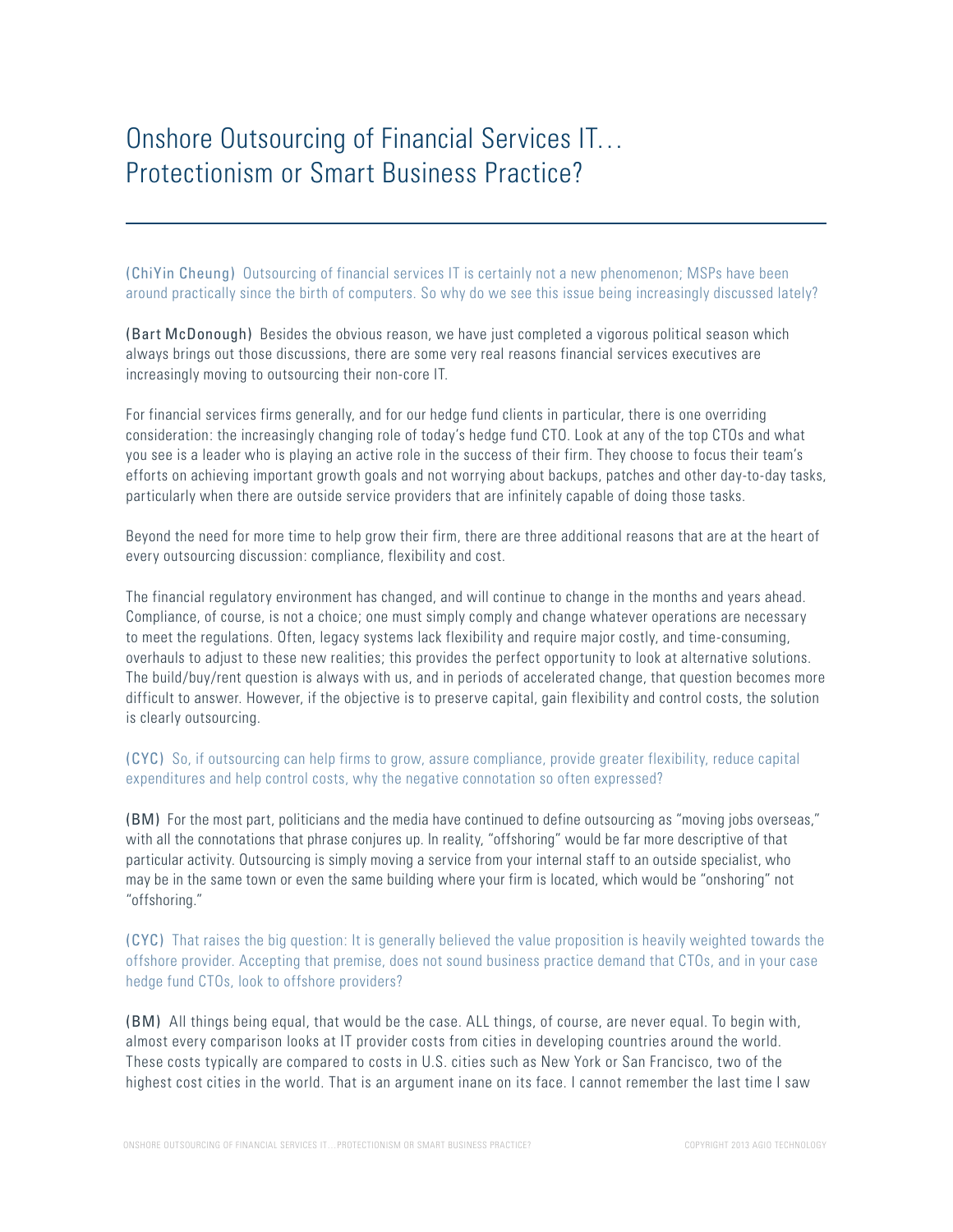offshore cost comparisons using comparable cities such as London or Tokyo. Furthermore, does anyone believe these developing world cities offer the same human and technological infrastructure, as do many of the lower cost locations in the U.S.?

(CYC) So, in an apples to apples comparison between a developing world city and a lower cost center in the United States, the costs might be closer, but the offshore provider will still most likely have a cost advantage, albeit a smaller one. Are there other relevant factors to consider?

(BM) Yes, there are a significant number of other factors that must be considered. For example, in founding Agio Technology we established as one of our most important goals the creation of a culture that was at one with our hedge fund clients. Walking into our operations center is like walking into a hedge fund, not only by physical design, but also by the ways in which we recruit, train and manage our team members. Critical to the success of any relationship is communication, and by establishing a cultural environment that is similar to our clients, it enables Agio to improve communication with our clients. Perhaps an equally important factor to consider is that we operate in the same time windows as our clients. Our "A" team and their "A" team are always coordinated. When they need us, we are there.

# (CYC) Your corporate headquarters are in New York City, and your operations center is in Norman, Oklahoma, an interesting choice. Can you share with us some of the reasons for those decisions?

(BM) Obviously, New York was an easy decision – it is the world's financial capitol, and is unarguably the focus of the largest concentration of hedge funds in America. Where else would one get a true sense of the world of hedge funds? In addition, the fact that many of our initial clients were in the New York area made that decision even easier.

#### (CYC) OK, we get New York. Tell us about Norman, Oklahoma?

(BM) Surprisingly to many, Norman, Oklahoma, was perhaps an even easier decision. We had four major criteria for selecting a site for our op center: One, it must be in a community with substantial existing high-tech employment, we had little interest in being pioneers. Two, it must be within commuting distance of a major, research-oriented, university. Three, it should offer significant economic incentives for companies such as Agio to locate in that community, and four, it should offer our employees a great, culturally vibrant and affordable community to live in.

Agio found all four in Norman, Oklahoma. The city has a significant, and rapidly growing, governmental and private sector high-tech employment base, which are in no small measure due to it being the home of the University of Oklahoma, one of America's top research institutions. The Oklahoma "Quality Jobs Program" provides highly competitive incentives for tech companies such as Agio to locate there. Norman is a great, affordable place to live (it is in the top five of almost every list of great small towns to live in), with all the sports and cultural amenities that one typically finds in a major college town. Plus, as a suburb of Oklahoma City, its residents are less than an hour away from all of OKC's cultural and sports programs as well.

(CYC) So, it is the unique culture of Agio combined with a New York headquarters and an Oklahoma operations center that allows Agio to compete effectively when all the relevant factors are considered.

(BM) Without question! As Agio continues to win new clients in this highly competitive environment, and our client renewals and satisfaction scores continue to climb, the correctness of those decisions are reaffirmed every day.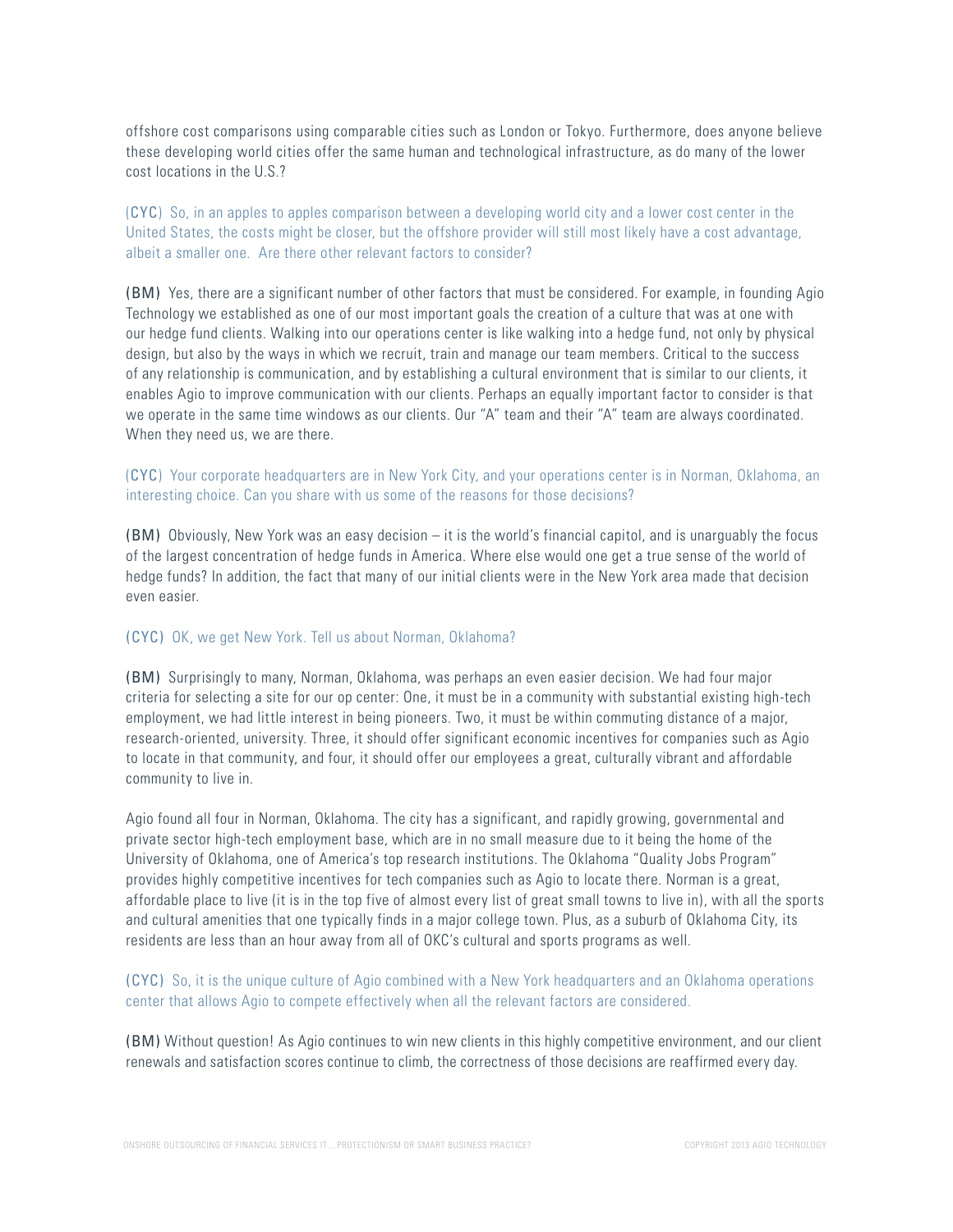### About Bart R. McDonough, Founder & CEO of Agio Technology

A noted thought leader in the hedge fund technology space, Bart developed his career around building and maintaining superior technology solutions for some of Wall Street's best known firms during a time when the industry's technological complexity and data dependency experienced exponential growth. During his tenure as Managing Director at SAC Capital Advisors, Bart oversaw and architected tremendous infrastructure growth and developed cutting edge technology solutions to support SAC's dynamic environment.

Building on these experiences, the unique characteristics and culture of Agio – enterprise-class technology solutions, provided by a firm mirroring the unique, fast-paced and edgy culture of their premier hedge fund clients – took form. These unique characteristics have made Agio Technology the most talked about firm in the hedge fund managed services world, and led to the firm's wide recognition in the space, including Bart named most recently to Nine Lives Media's MSPmentor 250.

#### About Agio Technology (www.agioit.com)

Agio Technology provides superior managed IT services to the world's premier hedge funds through technology hosting, monitoring, management, disaster prevention & recovery and other high-end technology services. Our infrastructure, people and culture are of one with our hedge fund clients, allowing us to not only be responsive to their needs but, in many cases, anticipate them as well. We provide our investment management and technology executive clients with the comfort to focus on their core competencies knowing Agio has full control of the complex technology services they have entrusted to us.

To continue to earn their trust, we employ rigorous standards around customer service, hiring, training, learning and growth. We seek to mirror the dynamic culture, and the sense of urgency, surrounding a premier hedge fund.

Agio Technology is headquartered in New York City, with operational headquarters in Norman, OK, and offices in Boston, MA; Dallas, TX; San Francisco, CA; Seattle, WA; London, England and Hong Kong, PRC.